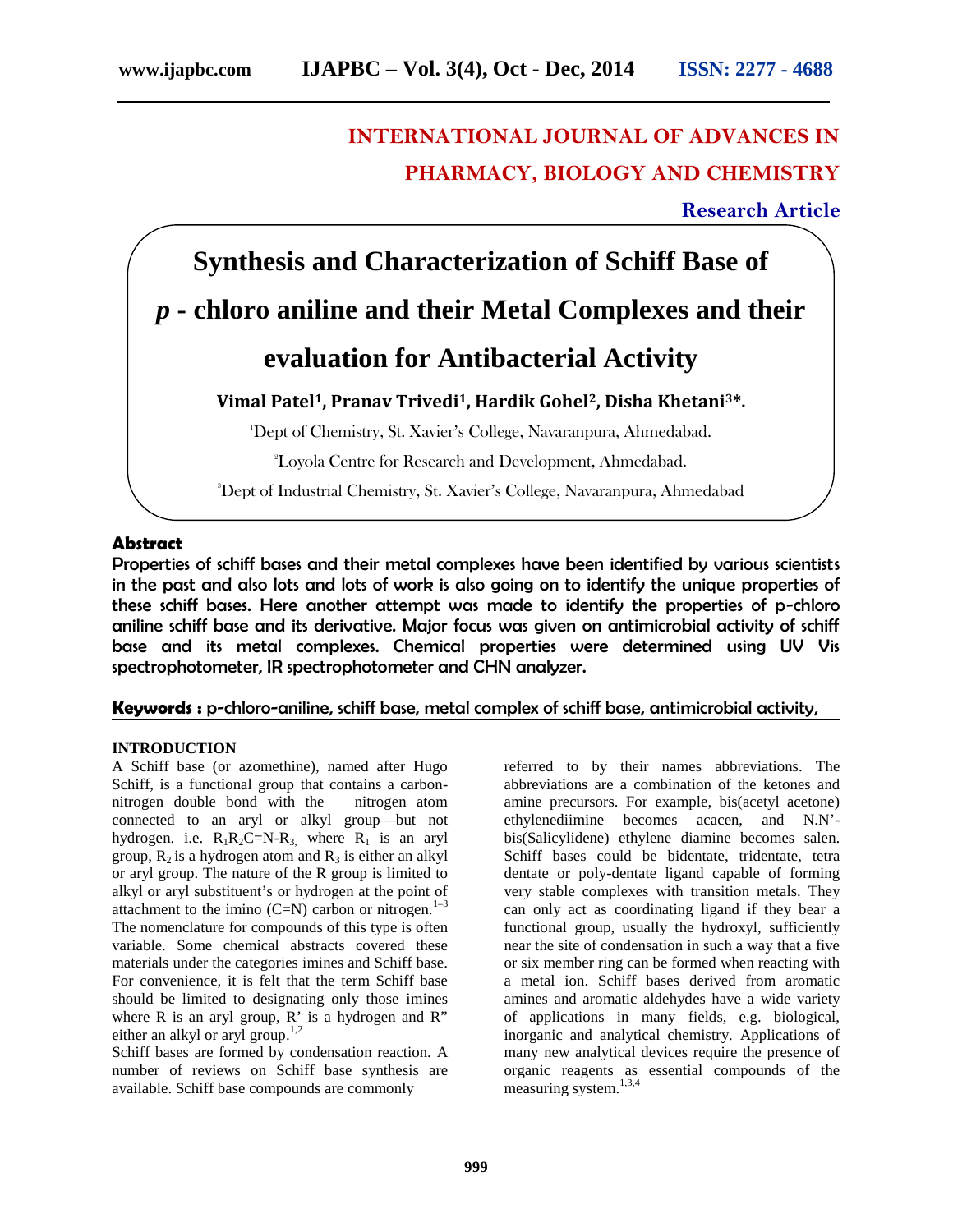Schiff bases are used in various sensors mostly in optical and electrochemical as well as in certain chromatographic techniques, to detect the enhanced selectivity and sensitivity  $5.6$ . It is also found that, certain schiff bases possess very good characteristics and structural similarities with natural compounds. Simple preparation methods of schiff base and the synthetic production efficiency enable to design the specific structure. Schiff bases of primary amines as well as carbonyl compounds are highly used in analytical determination. They also play an important role in coordination chemistry due to their ability to make stable complexes with most transition metal ions. In organic synthesis, Schiff base reactions are mostly used in making carbon-nitrogen bonds.<sup>5</sup>

Schiff bases are also found to play an important role in certain enzymatic reactions, which involve interaction of the amino group of the enzyme, with a carbonyl group of the substrate. Stereo chemical investigations carried out with the aid of molecular models showed that Schiff bases formed between methyl glyoxal and the amino group of the lysine side chains a Charge transfer can occur between these groups and the oxygen atoms of the Schiff bases. Schiff bases derived from pyridoxal (the active form of vitamin B6) and amino acids are considered as very important ligand from biological point of view. $3,4$ 

Schiff bases are serving as intermediates in non enzymatic glycosylation. These processes are very common normal during aging but could be accelerated in certain conditions caused by stress, excess of metal ions or diseases like Alzheimer's disease, diabetes, and atherosclerosis.<sup>7–9</sup> There are numbers of biologically important Schiff bases have been noted in previous study possessing, antibacterial, antifungal, antimicrobial, anticonvulsant, antitumor, anti-inflammatory, and anti HIV activities. The other important role of Schiff base structure is in transmination. Transmination reactions are catalyzed by transaminases enzymes. They are present in mitochondria and cytosol cells. All the transaminases possess same prosthetic group, i.e., pyridoxal phosphate, this is covalently attached to schiff base via an imino group. $8,9$ 

pyridoxal and amino acids derived schiff bases can act as very important ligands from the biological point of view. The faster development of these type of ligands leads to enhanced research activity in the field of coordination chemistry which is leading to very interesting conclusions. Not only these, many polymeric schiff bases have also shown antitumor  $\arcsin(10,11)$  These schiff bases have optimum hydrolysis activity at pH 5 along with maximum water solubility. A complex has been defined as a species formed by the association of two or much simpler species each capable of independent existence. When one of the simpler species is a metal ion, the resulting entity is known as a metal complex. There are certain metallo-elements without which the normal functioning of the living organism is inconceivable, among these metallo-elements so called, 'metals of life', four members form an 'island'. These are Na, Mg, K and Ca. Among the transition elements are V, Cr, Mn, Fe, Co, Ni, Cu and Zn. Na, Mg, K and Ca play vital roles in the living system and are present at trace and ultra trace quantities in the cell. These are also known as 'metals of life'. These transition elements are known to form Schiff base complexes.<sup>8,9</sup>

In the present study schiff base of p-chloro aniline was synthesized and their metal complexes where prepared. These metal complexes were further characterized and their antimicrobial activity was also determined.

### **MATERIALS AND METHODS**

## **Synthesis of p- chloro aniline N- salicylidene Schiff base**

In the reaction, 1.1gm of salicyldehyde was mixed with 10 ml of ethanol, to this ethanolic solution 1.28g P-chloro aniline was added. The solution was mixed on magnetic stirrer with addition of 2 to 3 drops of concentrated H2SO4. Than it was refluxed for 2 h and left overnight at room temperature. The solid colored product was recovered by was filtration, which washed with ethanol and ether consecutively. It was dried at room temperature and recrystallized with hot ethanol to obtain Schiff base.

## **Preparation of the Schiff base Metal Complexes**

TO start the reaction, 4.62 g (0.02mol) of Schiff base was dissolved in 25 ml of ethanol. To this solution, 0.01 mol metal solution was added which was dissolved in 20 ml of ethanol (1:2 metal-ligands). This mixture was magnetically stirred constantly and refluxed for 2 h. The obtained product was cooled to room temperature. Colour precipitates were collected by filtered and washed with ethanol and vacuum dried. (Three metal were used for the study:  $CuCl<sub>2</sub>$ ,  $CoCl<sub>2</sub>, CdCl<sub>2</sub>)$ 

## **UV-VIS Spectrophotometer**

Spectrum analysis was carried out by UV 1800 dual beam spectrophotometer, Shimadzhu, Japan.

# **FTIR Analysis**

FTIR analysis was done for confirmation of production formation. Shimadzu IR affinity-I along with DRS 8000A was used for the analysis.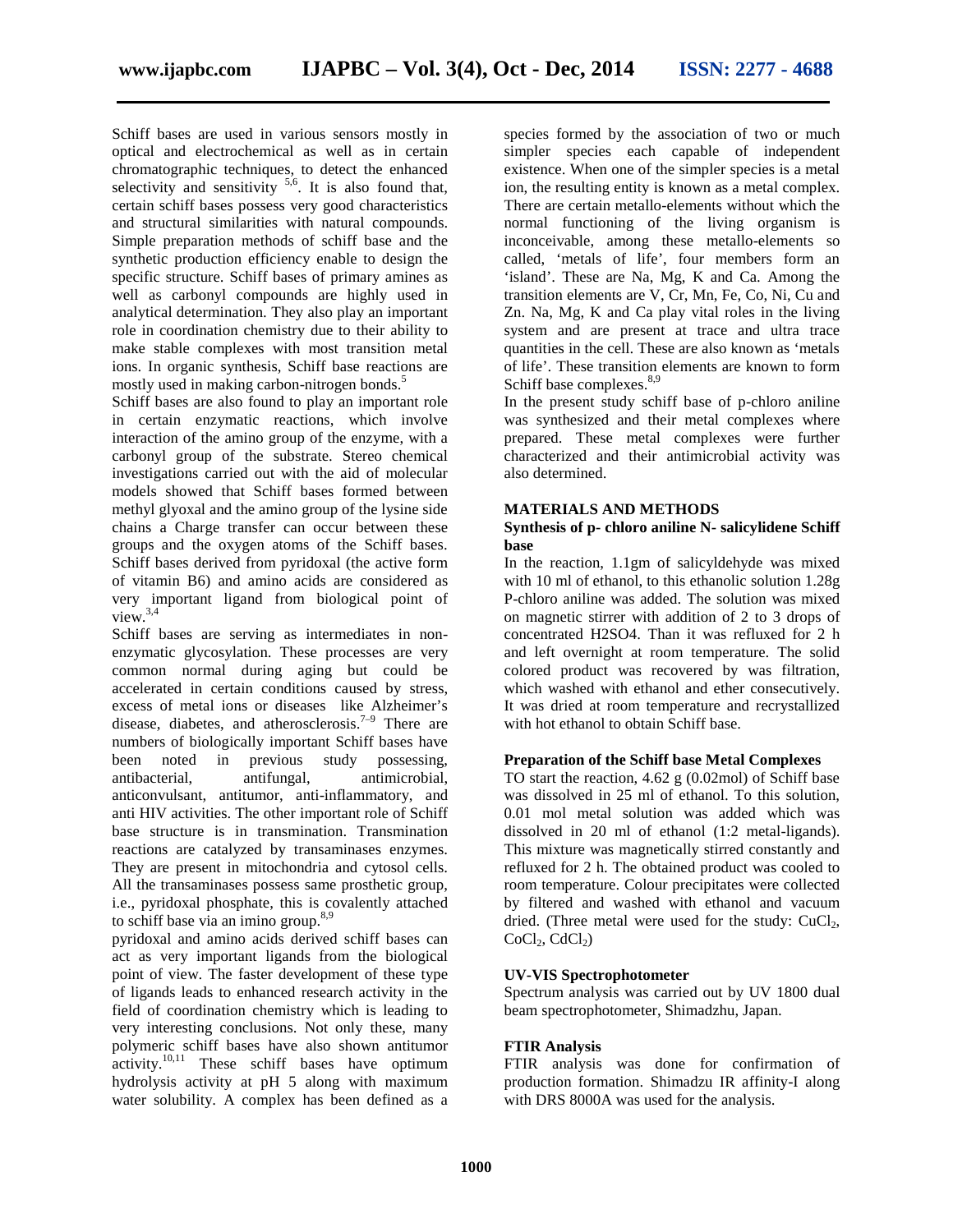#### **Elemental Analysis**

CHN analysis was done using Perkin Elmer, series-II, USA with accuracy 0.3% and analysis time 6- 8minutes.

## **Antimicrobial Activity**

Antimicrobial activity was carried out by agar cup method against *E.coli, S.aureus, Klebsiella and Pseudomonas*. Two different concentrations 50mg/L and 100mg/L were used for determination of the activity. Zone of inhibition was measured in mm.

#### **RESULTS AND DISCUSSION**

# **Physical Properties of Schiff base and their Metal complexes**

Some of the physical properties of these schiff base and metal complexes were analyzed and recorded as mentioned in table 1. It was found that all the metal complexes have comparatively higher melting point than the schiff base. This indicated the higher stability of the compound after binding with metal. Similar kind of observation was made by Cinarli *et al* (2011) and Chowdhury *et al* (2010) in their studies.<sup>12,13</sup>

#### **Spectrum Analysis**

In the spectrum analysis of schiff base of p-chloro aniline N-salicylidene optimum absorption was measured at 237 nm. While in case of metal complexes red shift in the spectra was observed. Co has given optimum absorption at 375 nm, Cd at 380 nm and Cu at 370 nm.

#### **FTIR Analysis**

I.R. spectra of the Schiff base (Figure 1) showed the absence of bands at ~1735 and 3315 cm-1 due to the carbonyl  $v(C = O)$  and  $v(NH2)$  stretching vibrations and a strong new band appeared at ~1630 cm-1 assigned to azomethene  $v$  (HC=N) linkage, showing that amino and aldehydes moieties of the starting material are absent and have been converted into the ligand, i.e. p-chloro aniline N-salicylidene.

#### **Elemental Analysis**

Elemental analysis has confirmed the incorporation of metal in the schiff base. The following table shows the percentage of metal incorporation in the schiff base (table 2).

## **Antimicrobial Activity**

Table 3 shows the antimicrobial activity of the schiff base and its metal complexes. It was found that metal complexes are more effective in inhibiting the microbial growth. Similar kinds of observation were made in many previous studies. $14,15$  The possible reason behind this may be the interaction of the metal complexes with lipoproteins of the cell. These metal complexes may not allow the normal functioning of the microbial cell.<sup>6,16,17</sup>. Not only this, their higher stability at higher temperature may also allow them to use them as a potential antimicrobial agent.

## **CONCLUSION**

When the Schiff base and its metal chelates were evaluated for their antibacterial activity. It was observed that the metal chelates are more effective antimicrobial than the respective uncomplexed ligands. This concludes that certain processes of chelation dominantly affect the biological behavior of the compounds with higher potential against some bacterial strains.

| No. | Color                | Solubility                 | Melting Point °C |  |
|-----|----------------------|----------------------------|------------------|--|
| LI  | Yellow               | Ethanol, DMF, Acetone      | 123              |  |
| Co  | <b>Bright Yellow</b> | Ether, DMF, DMSO, Methanol | >152             |  |
| Cu  | Pale yellow          | Ether, DMF, DMSO, Methanol | >152             |  |
| Cd  | Yellow               | Ether, DMF, DMSO, Methanol | >155             |  |

**Table 1 Physical properties of Schiff Base and Metal complexes**

L1-Schiff base, Co-Cobalt Complex, Cu-Copper Complex, Cd – Cadmium Complex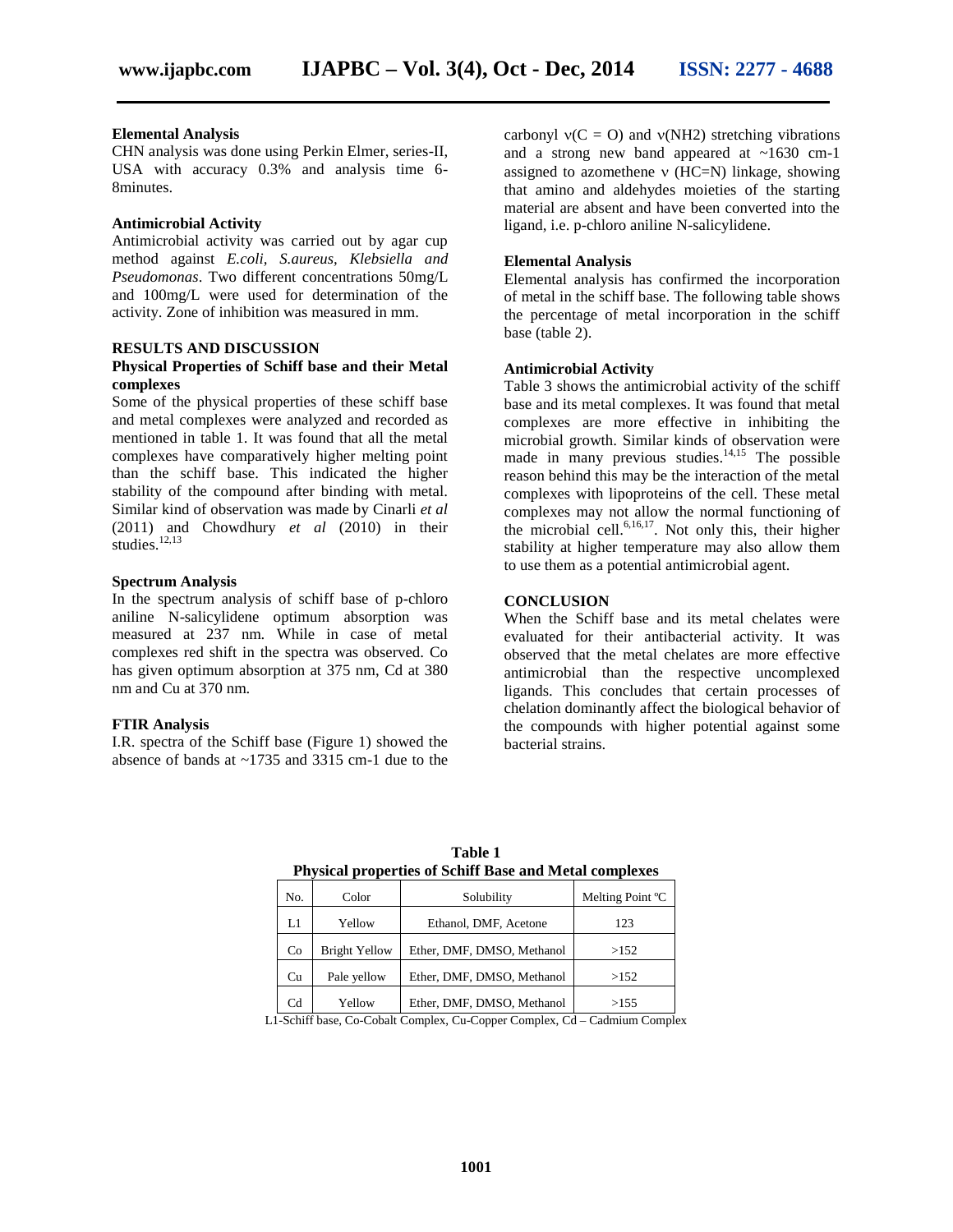|                |                    | <b>Elemental Analysis</b> |            |         |  |  |
|----------------|--------------------|---------------------------|------------|---------|--|--|
| Compound       | % found/calculated |                           |            |         |  |  |
|                | % C                | % H                       | %N         | % Metal |  |  |
| $L_1$          | 71.36(75.40)       | 6.08(7.35)                | 7.04(7.96) |         |  |  |
| Co             | 52.40(59.90)       | 4.24(5.80)                | 7.23(6.35) | 12.23   |  |  |
| Cu             | 53.31(54.30)       | 5.07(6.26)                | 4.11(4.87) | 12.39   |  |  |
| C <sub>d</sub> | 47.58(43.54)       | 5.65(4.94)                | 5.09(4.61) | 12.15   |  |  |

**Table 2**

L1-Schiff base, Co-Cobalt Complex, Cu-Copper Complex, Cd – Cadmium Complex

|             |                          | Antimicrobial activity of schiff base and metal complexes |                   |                    |                   |                    |                   |                    |  |
|-------------|--------------------------|-----------------------------------------------------------|-------------------|--------------------|-------------------|--------------------|-------------------|--------------------|--|
|             | Zone of Inhibition in mm |                                                           |                   |                    |                   |                    |                   |                    |  |
|             | E.coli                   |                                                           | <i>S.aureus</i>   |                    | Klebsiella        |                    | Psuedomonas       |                    |  |
| Schiff base | $50 \text{ mg/L}$        | $100 \text{ mg/L}$                                        | $50 \text{ mg/L}$ | $100 \text{ mg/L}$ | $50 \text{ mg/L}$ | $100 \text{ mg/L}$ | $50 \text{ mg/L}$ | $100 \text{ mg/L}$ |  |
| $L_1$       | 14                       | 16                                                        | 14                | 15                 | 12                | 14                 | 12                | 13                 |  |
| Cd metal    | 17                       | 19                                                        | 19                | 20                 | 18                | 21                 | 18                | 20                 |  |
| Cu metal    | 18                       | 22                                                        | 18                | 21                 | 17                | 18                 | 17                | 19                 |  |
| Co metal    | 18                       | 22                                                        | 22                | 23                 | 18                | 20                 | 20                | 22                 |  |

**Table 3**



**FTIR analysis**

# **REFERENCES**

- 1. Anand P, Patil VM, Sharma VK, Khosa RL, Masand N. Schiff bases : A Review on Biological Insights Biological activities of Schiff bases. Int J Drug Des Discov. 2012;3(3):851–866.
- 2. Somani R, Dandekar R, Shirodkar P, Gide P, Tanushree P, Kadam V. Optimization of

Microwave Assisted synthesis of some Schiff ' s bases. Int J ChemTech Res. 2010;2(1):172– 179.

3. Ashraf MA, Mahmood K, Wajid A, Maah MJ, Yusoff I. Synthesis , Characterization and Biological Activity of Schiff Bases. Int Conf Chem adn Chem Process. 2011;10:1–7.